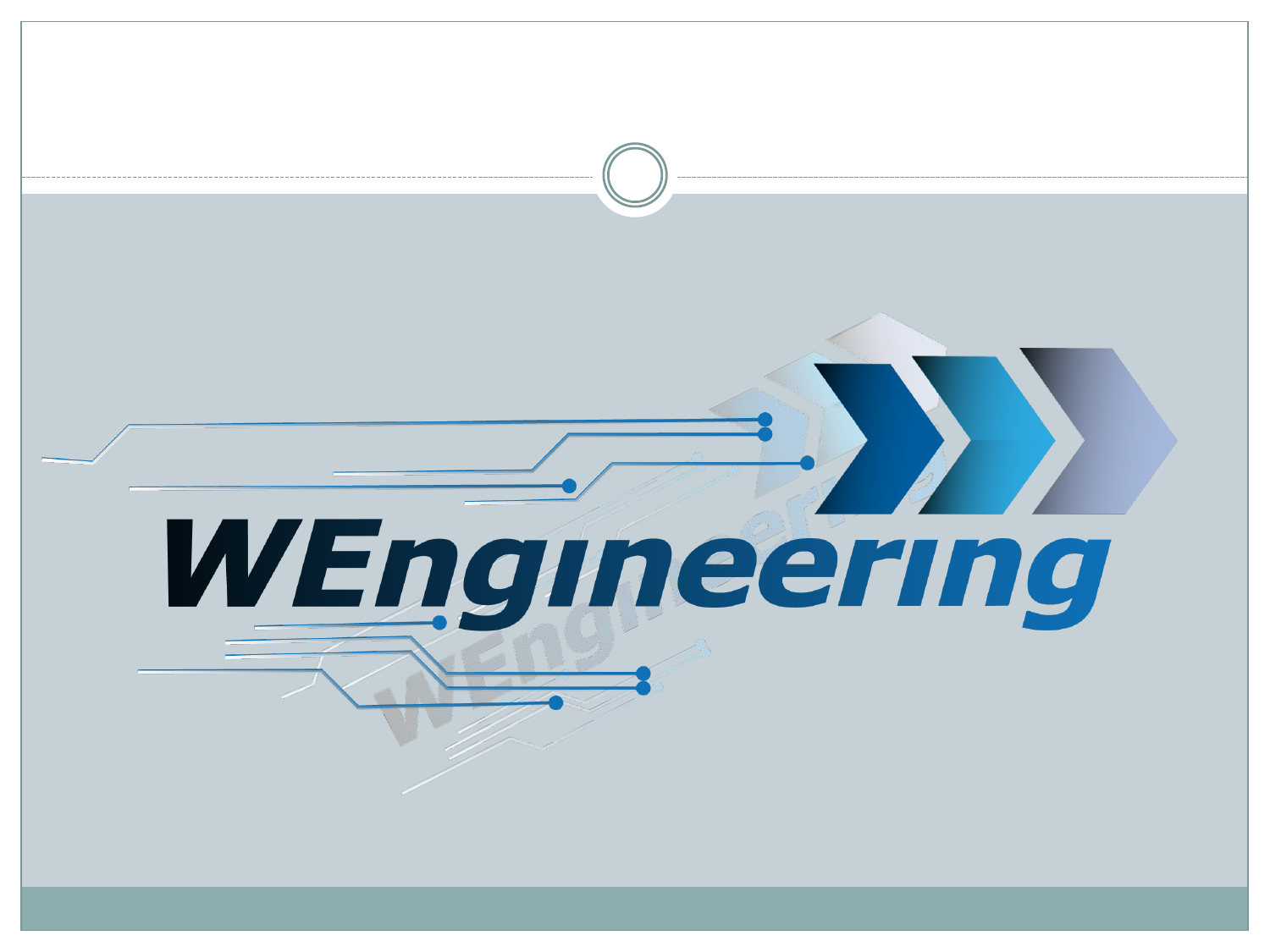Version:V2.1 Datum:28.04.2020



### **Datadisplay for BMW**

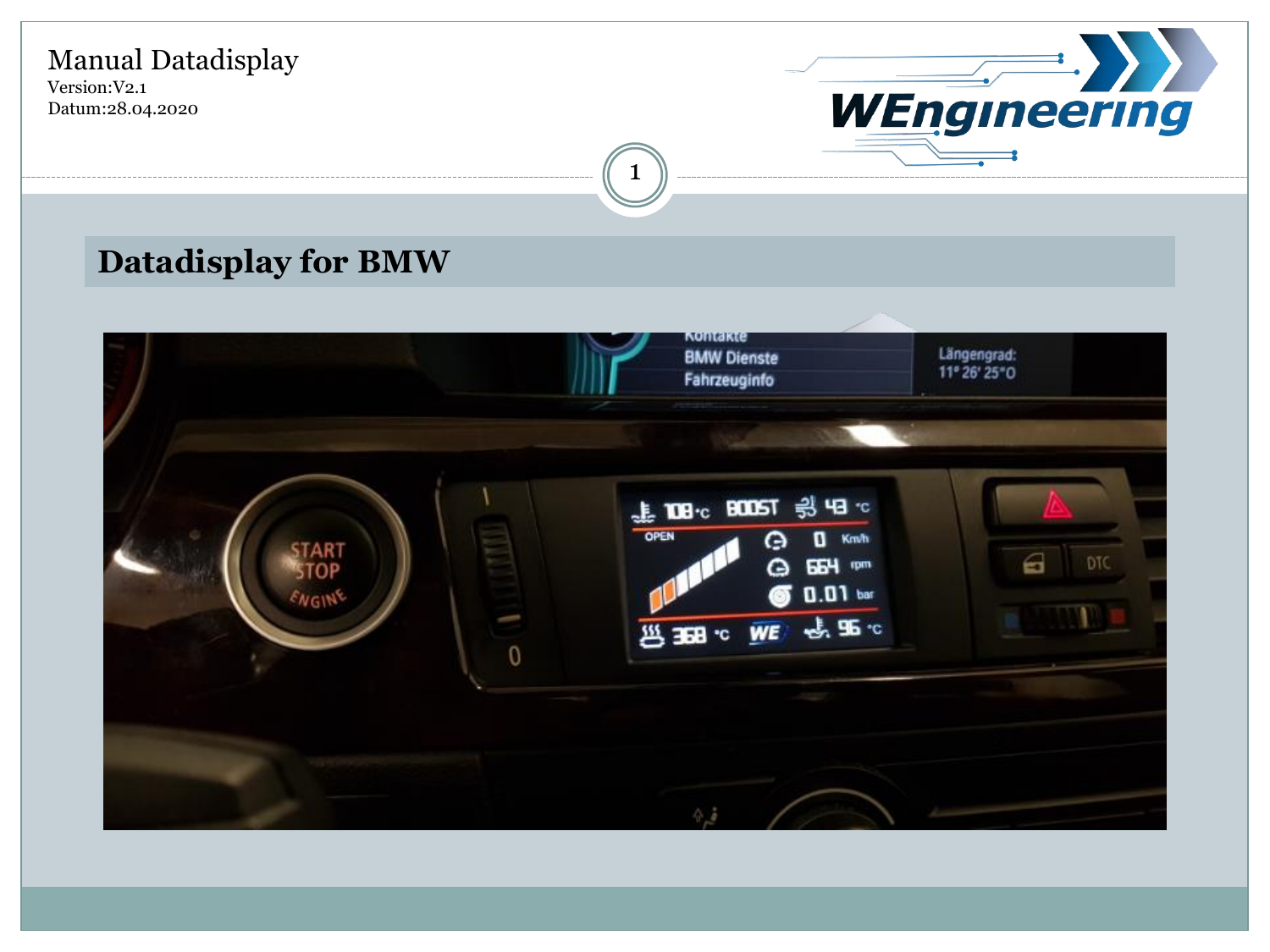Version:V2.1 Datum:28.04.2020



#### 2

### **Function overview**

- Display of the maximum values
- Display environmental data for the individual maximum values
- Timekeeping (0-100, 100-200, 200-250)
- Display of many values as a time diagram
- Read fault memory (8 DTCs)
- Clear fault memory
- OEM or external exhaust flap control via MFL
- Correction of vehicle speed
- Activation of the fuel cut-off (sound tuning) via MFL only N55, S55 engine
- Display control by touch and by (MFL only F model)
- Start menu adjustable
- Correction of the displayed vehicle HP
- Shift light configurable for each gear
- Diagram recording function for 25 seconds
- Temperature monitoring with alarm function
- Values adjustable for minimum / maximum temperatures
- 2 color designs (white, orange original BMW)
- Automatic change to night design
- Automatic display dimming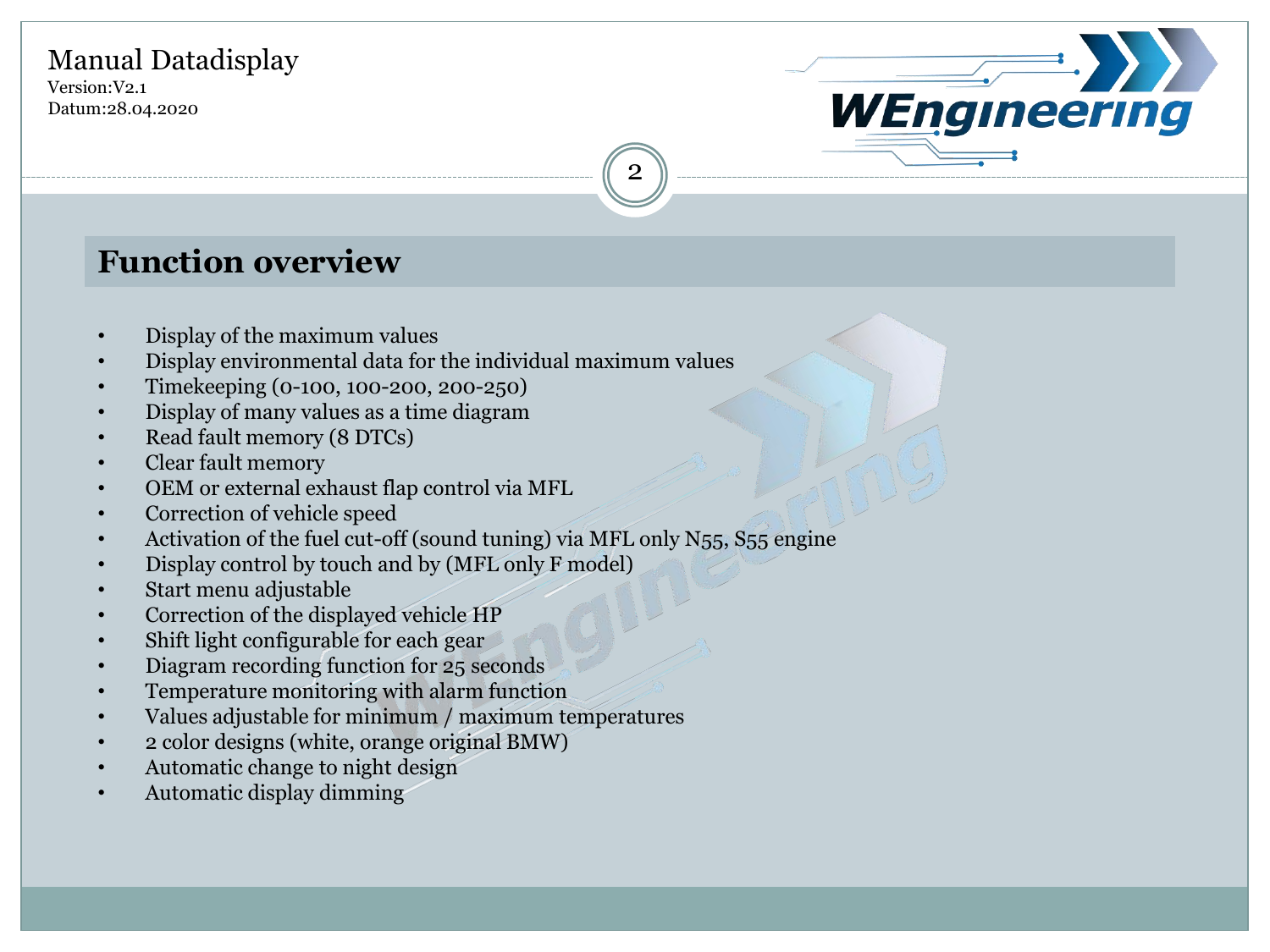Version:V2.1 Datum:28.04.2020



# **Dispayed signals**

- Speed [Km/h][mph]
- Torque [Nm]
- Power [PS][HP]
	- Boost pressure [Bar][PSI]
- rpm [U/Min]
- Engine oil temperature [°C][°F]
- Outside temperature [°C][°F]
- Acceleration in the direction of travel [m/s<sup>2</sup>]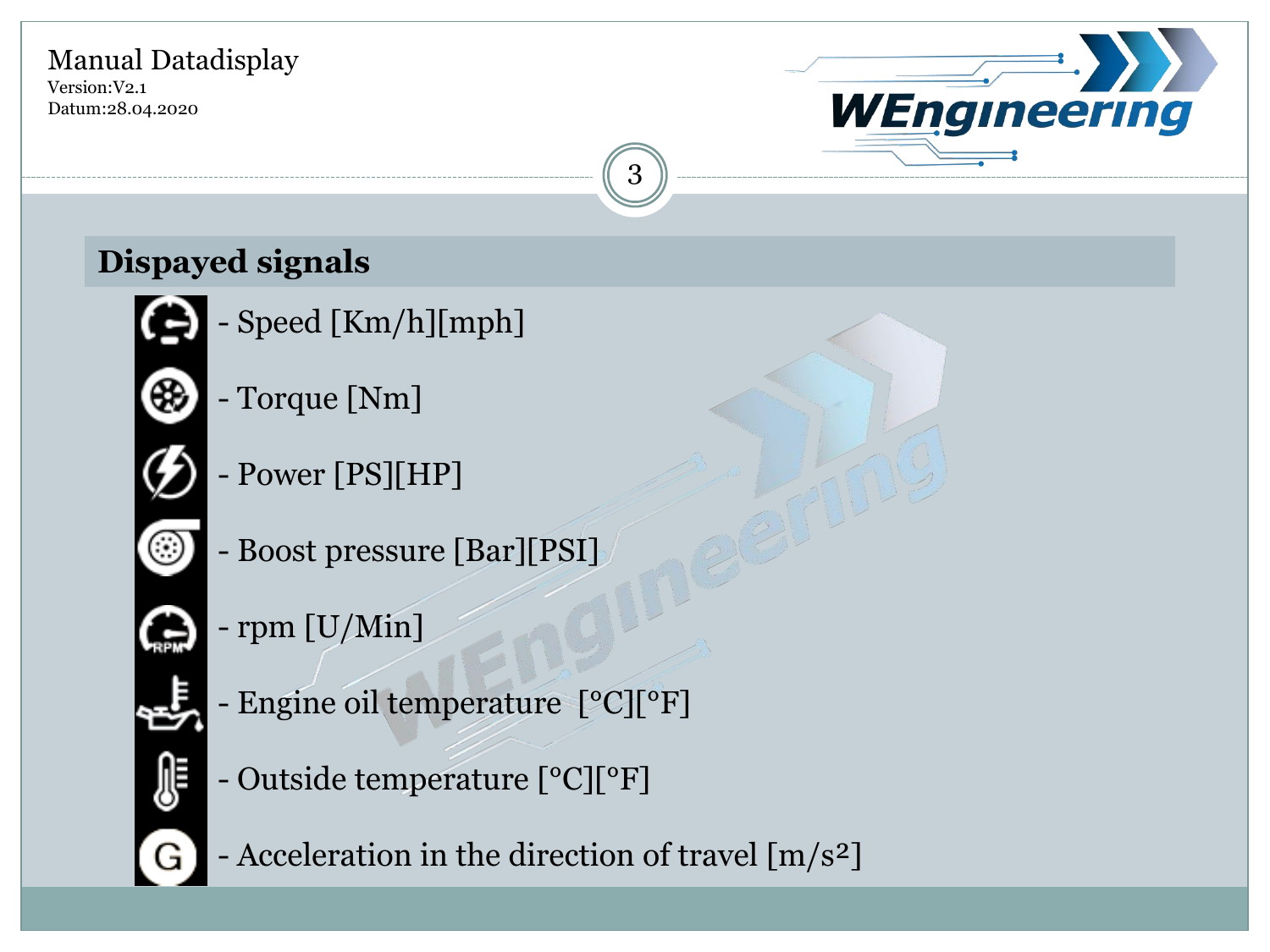Version:V2.1 Datum:28.04.2020



# **Displayed signals**

- 
- Accelerator position [%]
	- Exhaust gas temperature [°C][°F]
	- Exhaust gas temperature [°C][°F]
	- Water temperature [°C][°F]
	- Air mass [g/s]
	- Charge air temperature [°C] [°F]
	- -Staudruck vor DPF (Nur Diesel)
	- Gearbox temperature [°C] [°F] (Automatic or DKG gearbox)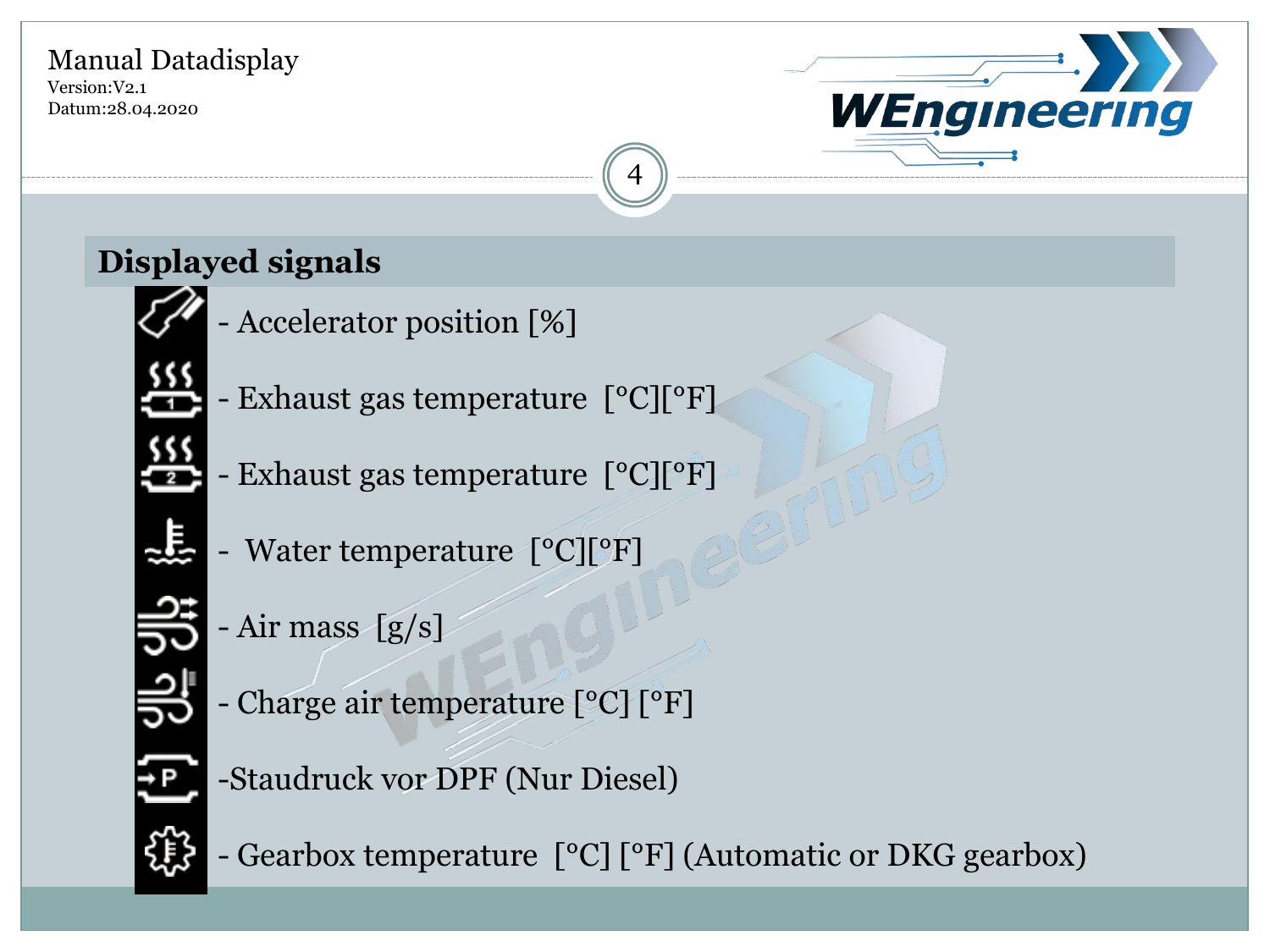偄

 $\overline{+}$  P

Version:V2.1 Datum:28.04.2020



# **Displayed signals**

- Ignition angle [°]
- Lambda
- Rail pressure / gas pressure [Bar]
	- -Back pressure before DPF (only diesel)

5

-DPF differential pressure (only diesel)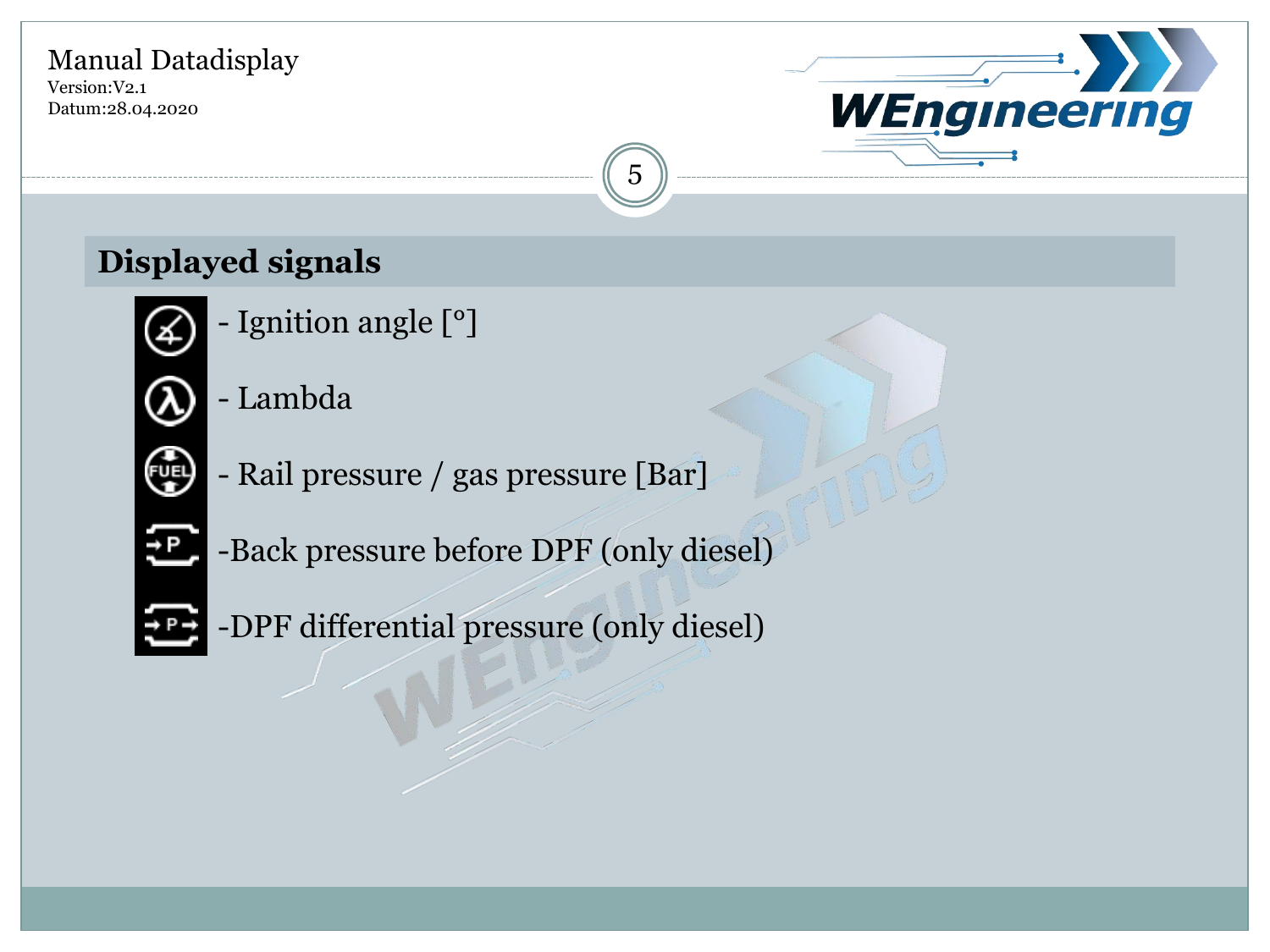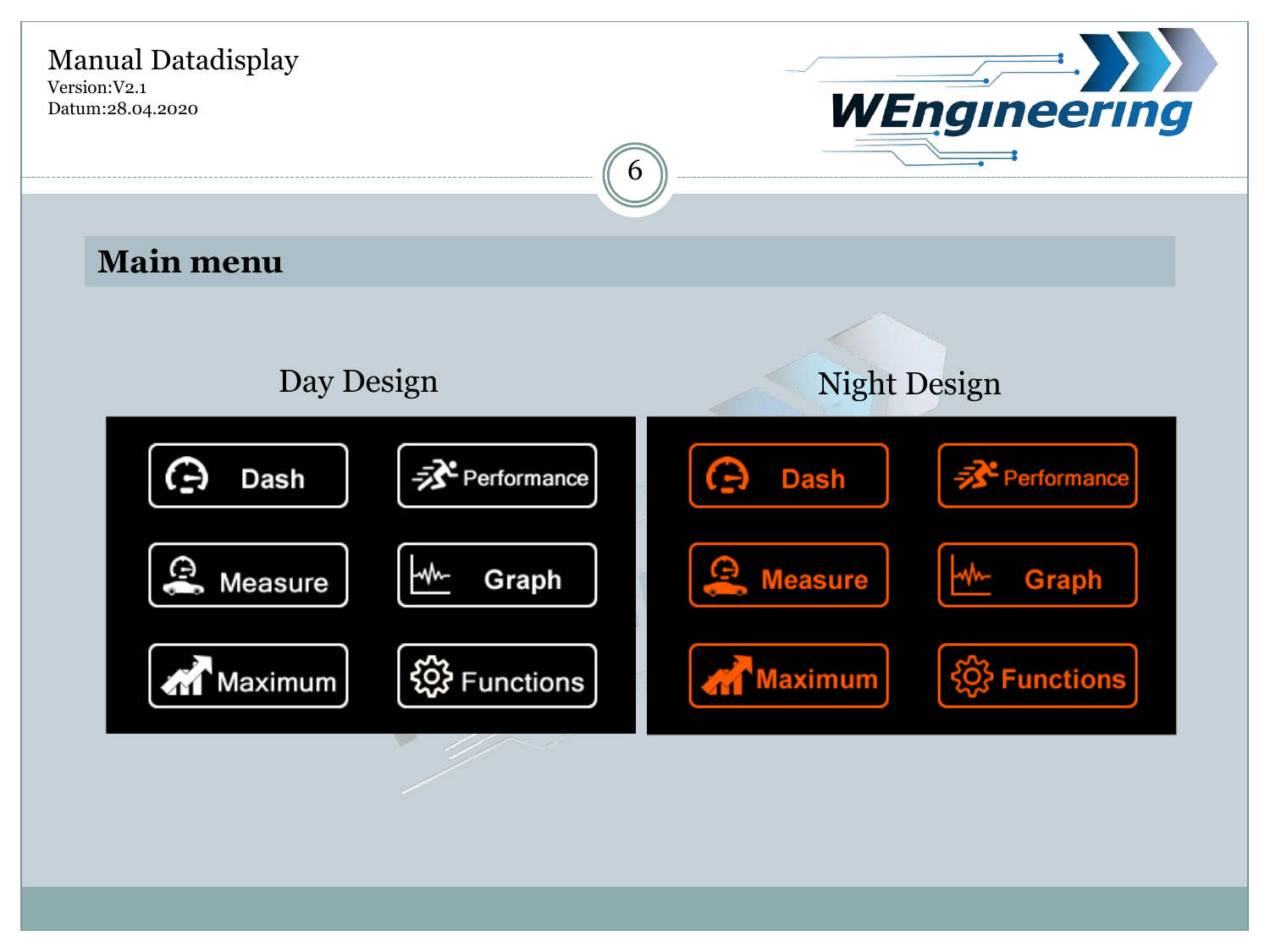Version:V2.1 Datum:28.04.2020



### **Display operating concept**

1. Screen Dash -> Boost

2. Quick button and display the boost pressure. The Maximalausschl ag learning automatically while driving



7

By pressing on determined symbols leads in intended screens or triggers a function.

- 1. Next screen
- 2. Quick button for controlling of the OEM installed exhaust flap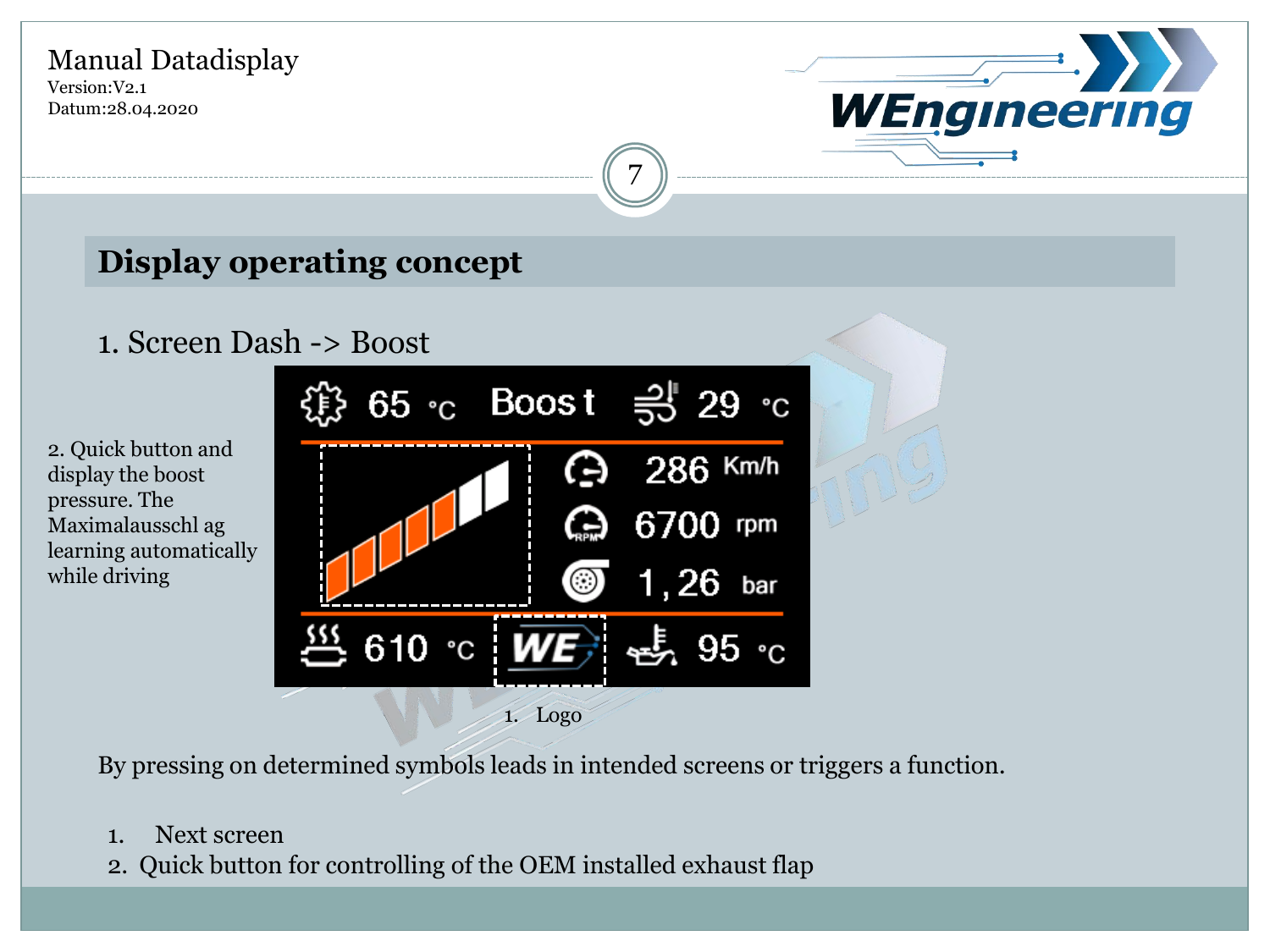Version:V2.1 Datum:28.04.2020



### **Display operating concept**

1. ScreenDash -> Torque

For vehicles with no gearbox temperature sensor in this area, the cooling water temperature is displayed

8

Torque gauge. Of the deflection learning automatically while driving

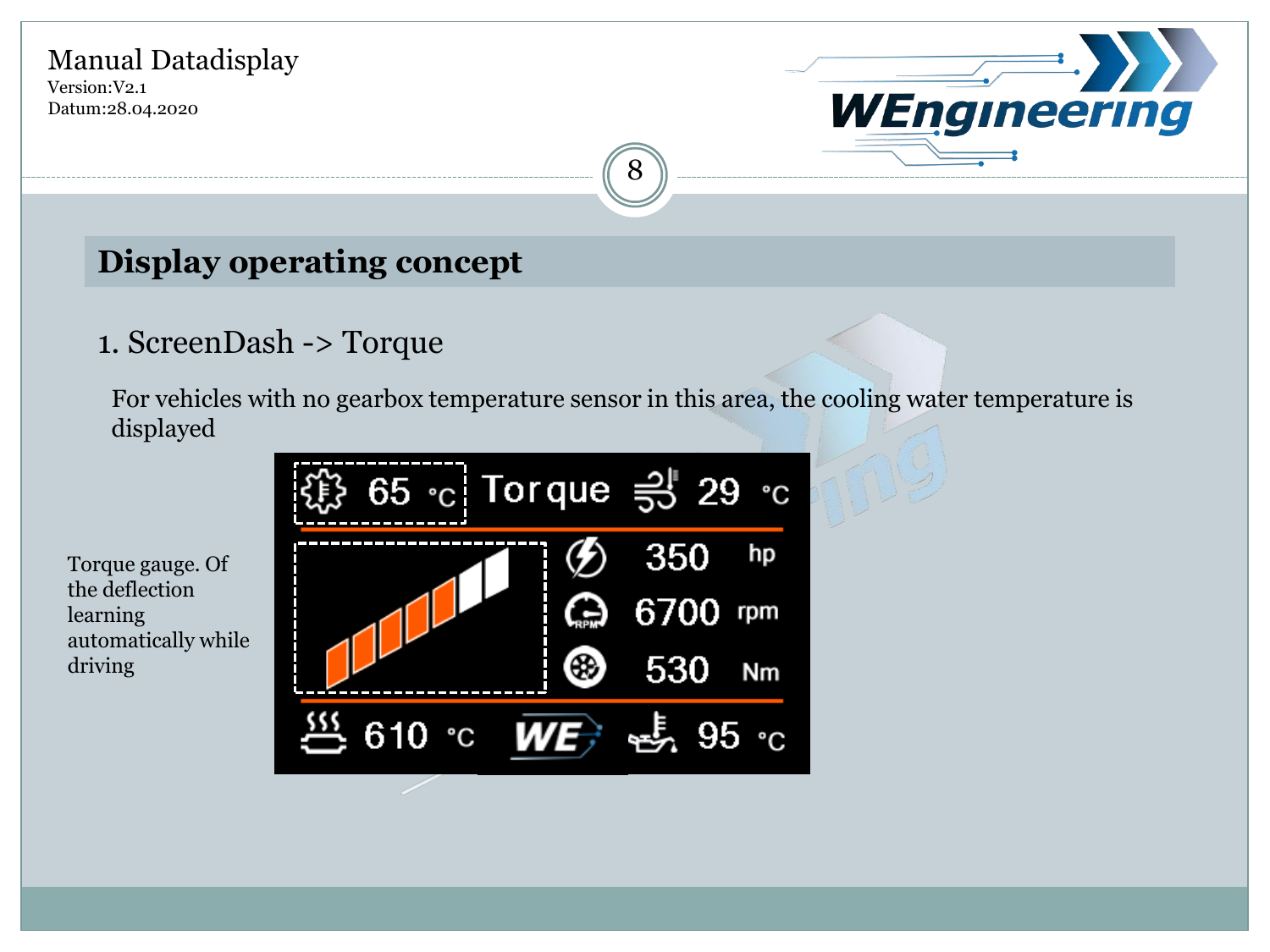Version:V2.1 Datum:28.04.2020



# **Display operating concept**

1. Shift light

This area flashes as soon as the maximum set speed is exceeded



9

Trigger RPM for shift light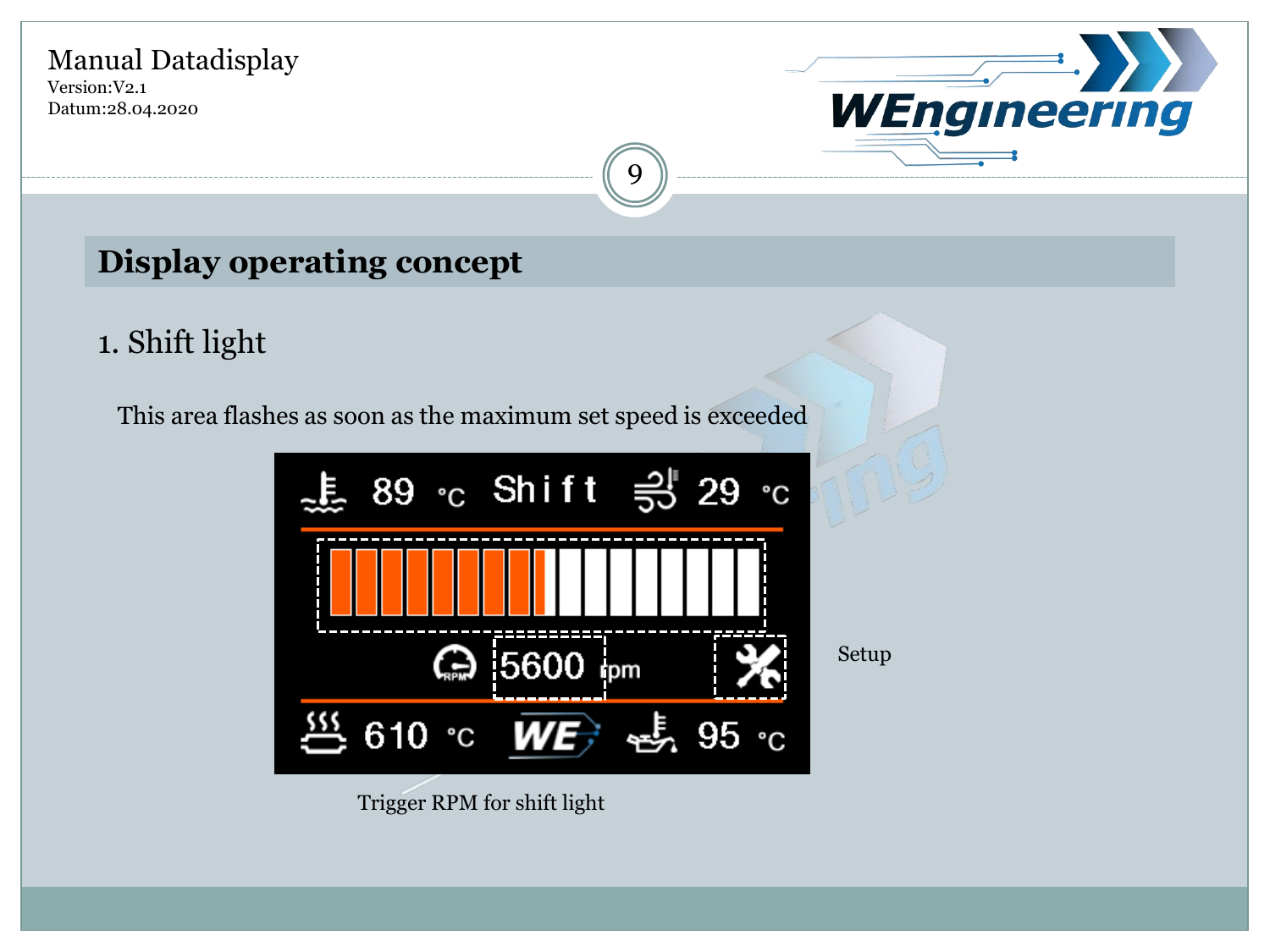Version:V2.1 Datum:28.04.2020



### **Operating concept Display**

1. Screen Functions -> Engine Check

Number of errors in engine control unit

10



Fehlerstatus



- 1. Fault currently not present, but was saved
- 2. Error was registered in this driving cycle and is peresent.

Read fault memory **Clear fault memory** Clear fault memory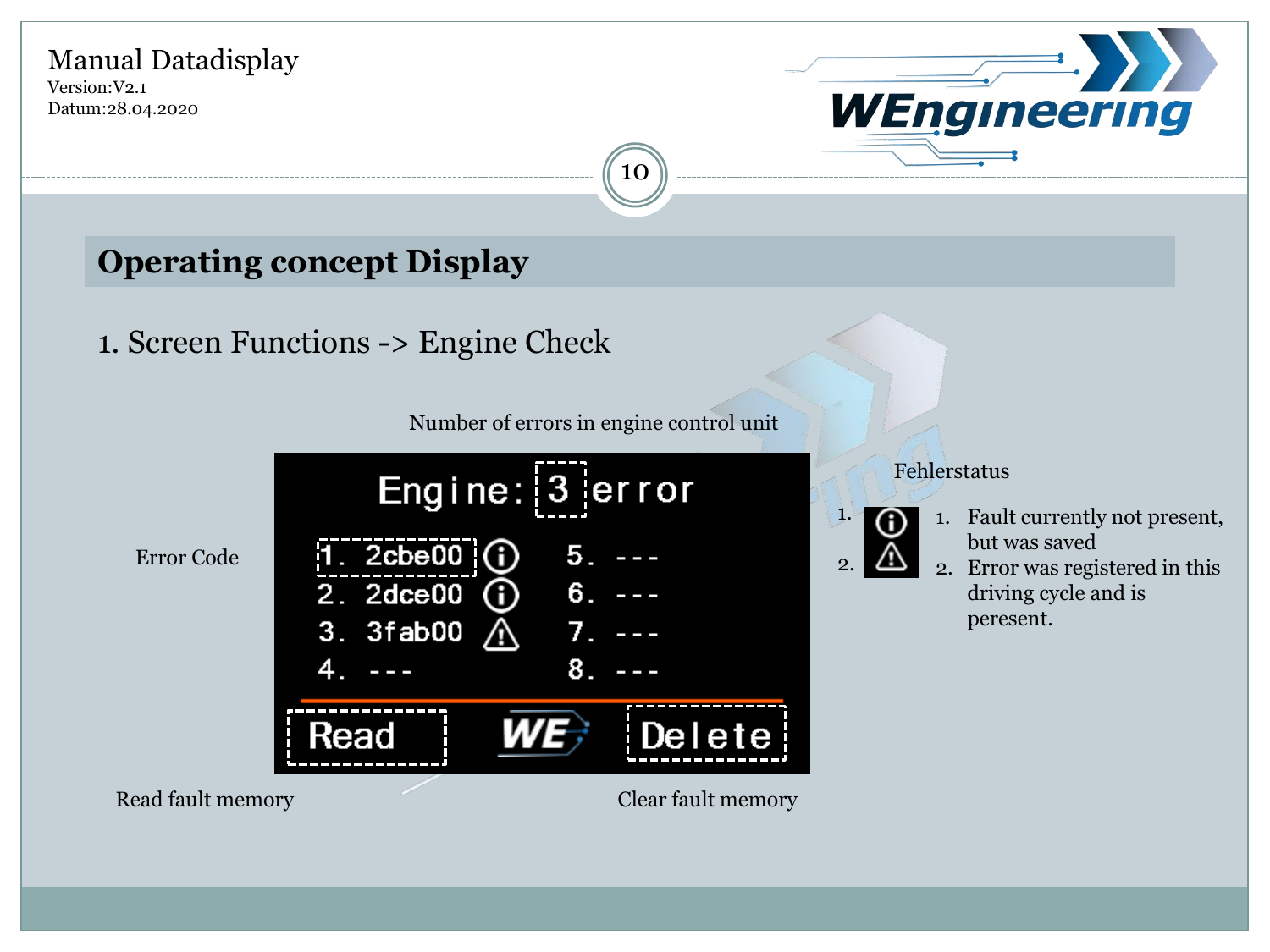Version:V2.1 Datum:28.04.2020



### **Operating concept Display**

1. Screen Graph 2. Status



The colors of the lines on the graph are assigned according to the numbers. Thus it is seen as the assignment of the signals. In normal operation, the actual values are displayed continuously. To trigger recording function, must be pressed on the "Record" icon.

The values are updated freezes and the status "Wait" is displayed. In order to wait for a gas pedal position of at least 90%. Once this condition is met, the status of "Wait" will change to "Rec" and start recording. This stops automatically after 25 seconds. After that, the recording can be viewed in peace. The digital values of the maximum achieved value is displayed. The recording can be stopped at any time by pressing the icon.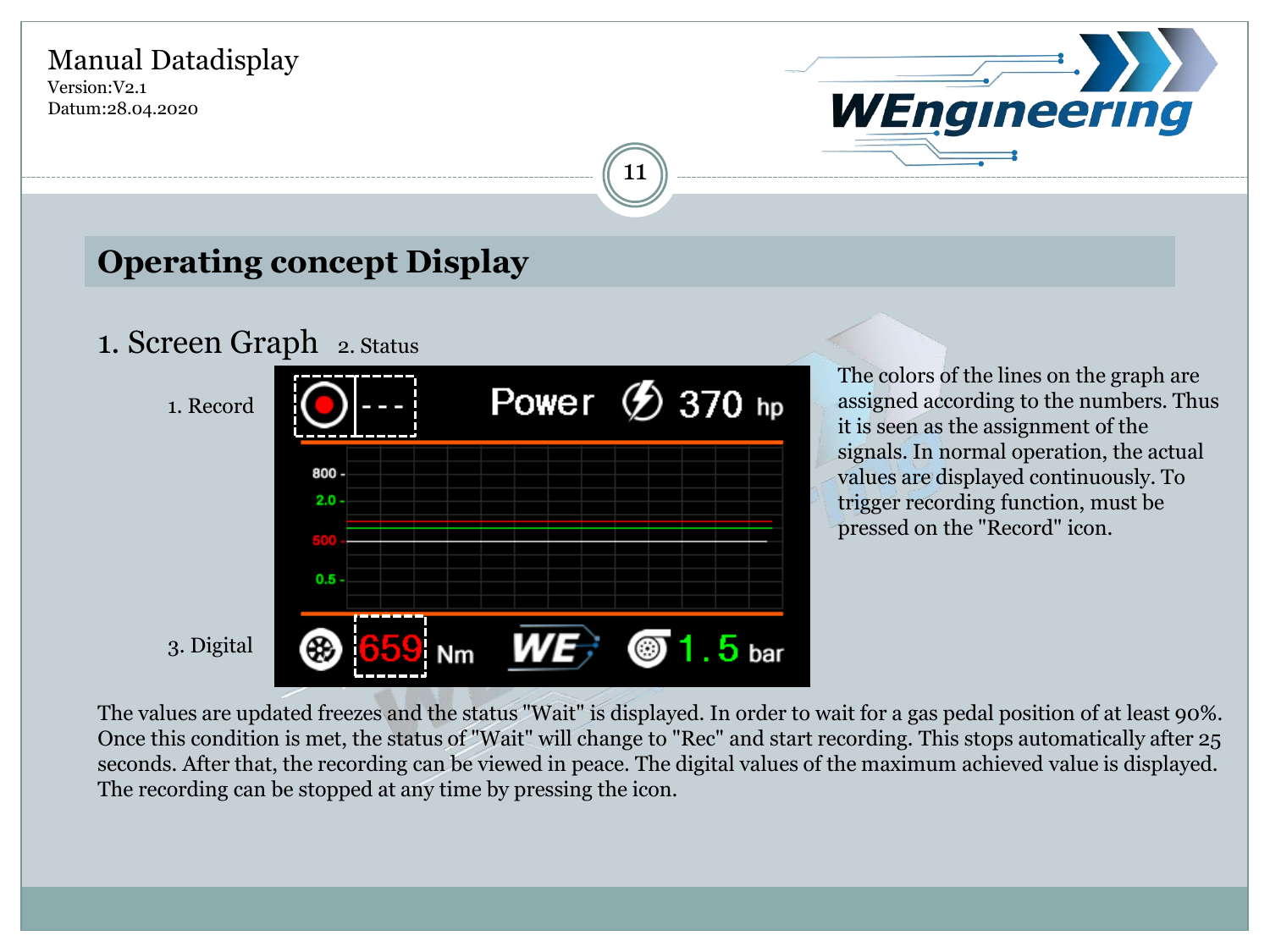Version:V2.1 Datum:28.04.2020



## **Operating concept Display**

### 1. Screen Measure

1. Speed

2. Time

3. Status



12

In the menu Functions -> Setup -> Adjust the speed can be corrected logo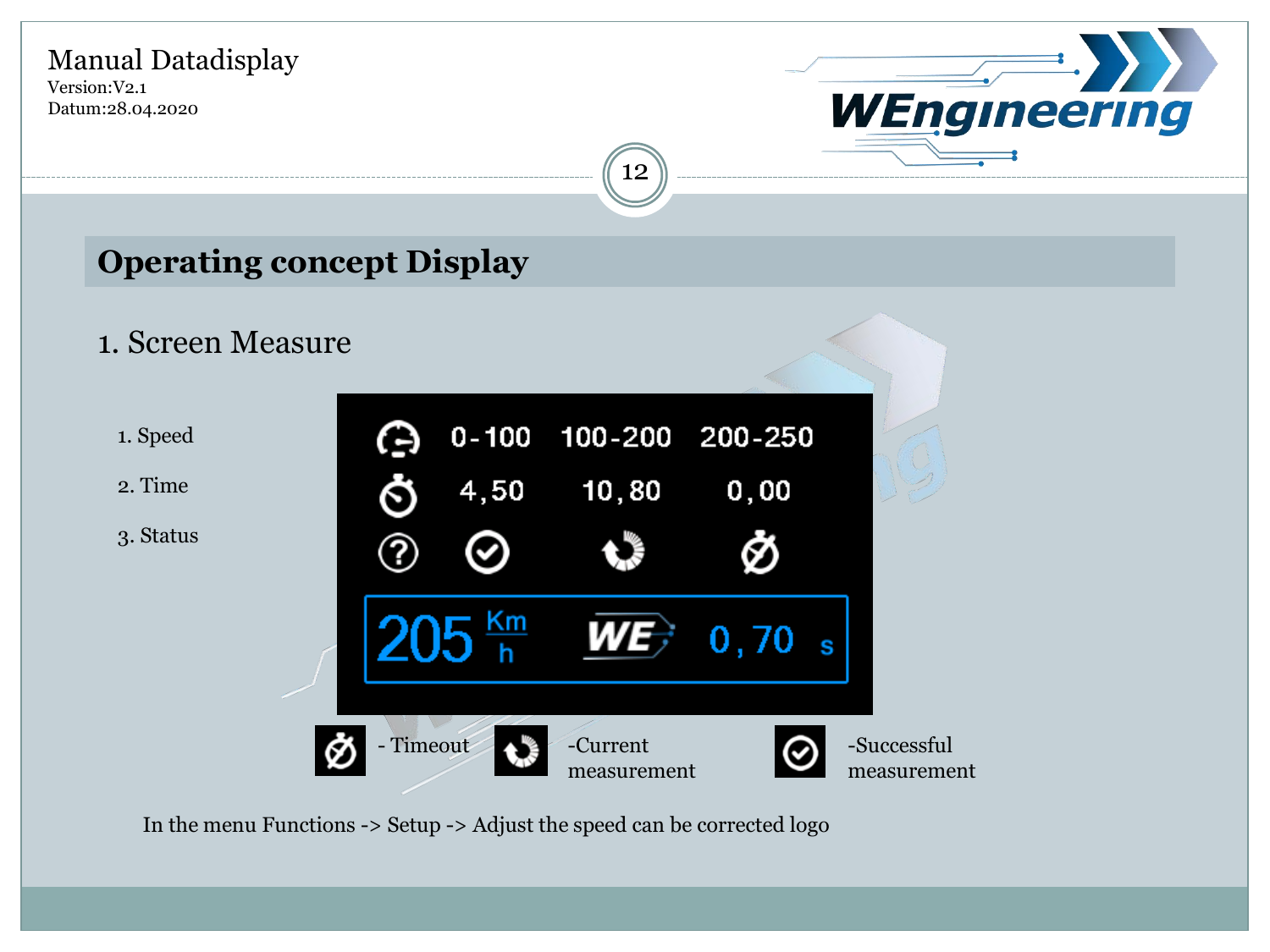Version:V2.1 Datum:28.04.2020



## **Operating concept Display**

### 1. Screen Functions



Info: Click here for ScreenInfo. In this area all version information may be like the serial number read off

Control de exhaust flap with "+" or "-". If the status is "car" takes over the engine control unit controlling

Closely check: Reading and deleting fault memorylogo

Setup: Access the settings menu which is described on the next page.

With a press of the logo system leads to the setting of the water injection WIC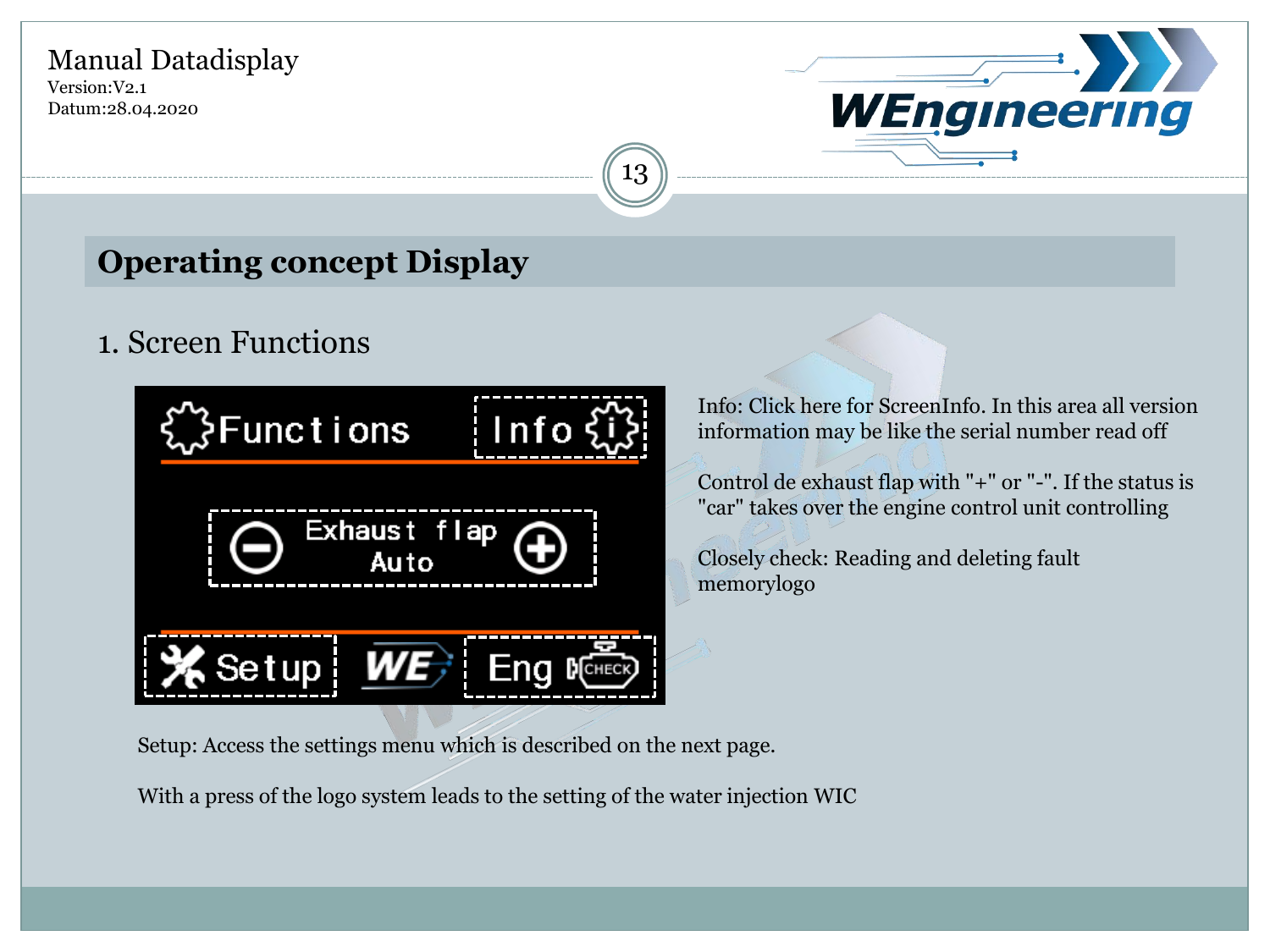Version:V2.1 Datum:28.04.2020



### **Operating concept Display**

1. Screen Functions -> Setup



14

The Save button settings display offset and Car Service are stored. If the car service to "On" as the interface for the workshop is released. Otherwise, no communication with the vehicle is possible via an external diagnostic tester! done with Car Service "Off" the normal display mode.

Accept night design or not.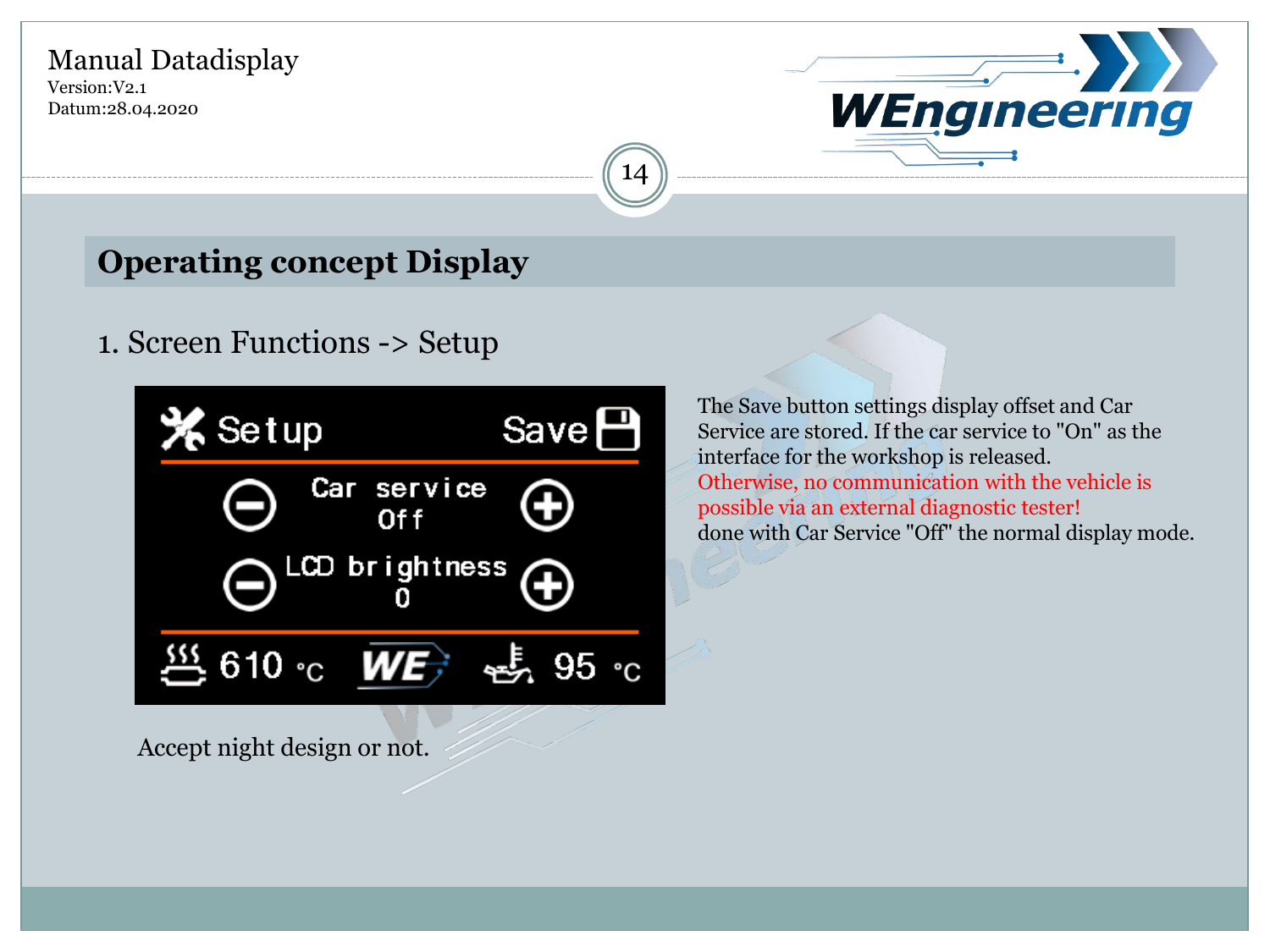Version:V2.1 Datum:28.04.2020



### **Operating concept Display**

1. Screen Setup -> Adjust



In this setup menu it is possible to correct the displayed power and speed.

Adjust the displayed performance is usually necessary for a map optimization. the power correction on the display can be set only for the injection profile "OFF". For further injection profile is the WIC configuration software.

Furthermore, the vehicle speed can be adjusted to the GPS speed. A correction is made in percentage terms and in 0.5% increments. A change is effective immediately for this driving cycle.

15

Example: Displayed speed = 100km / h, V GPS = 102km / h. Thus, a correction of 2% is necessary.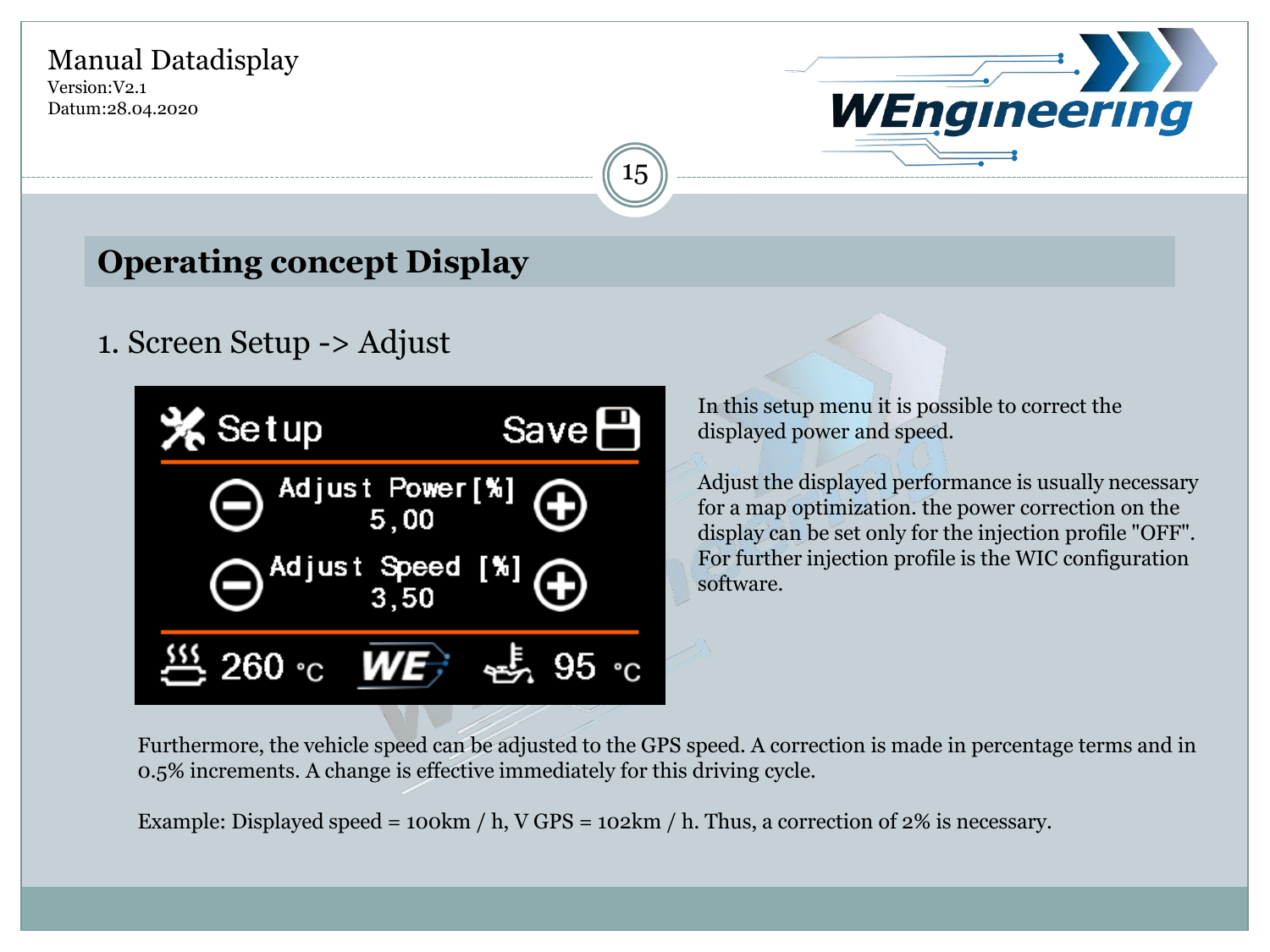Version:V2.1 Datum:28.04.2020



### **Operating concept Display**

1. Operation of the display via the multifunction steering wheel buttons (Only F models)

16



1. Use the paddles on the MFL can switch quickly between the individual screens. For this purpose, press the rocker slightly up or down.

$$
Up = front, down = back
$$

2. To speed can reach a desired menu, rocker operated all the way up or down. Here, the main menu pops up. Repeat this operation until the selection is at the desired position. In the sub-menu is accessed by an easy operation of the rocker or wait 5 seconds.